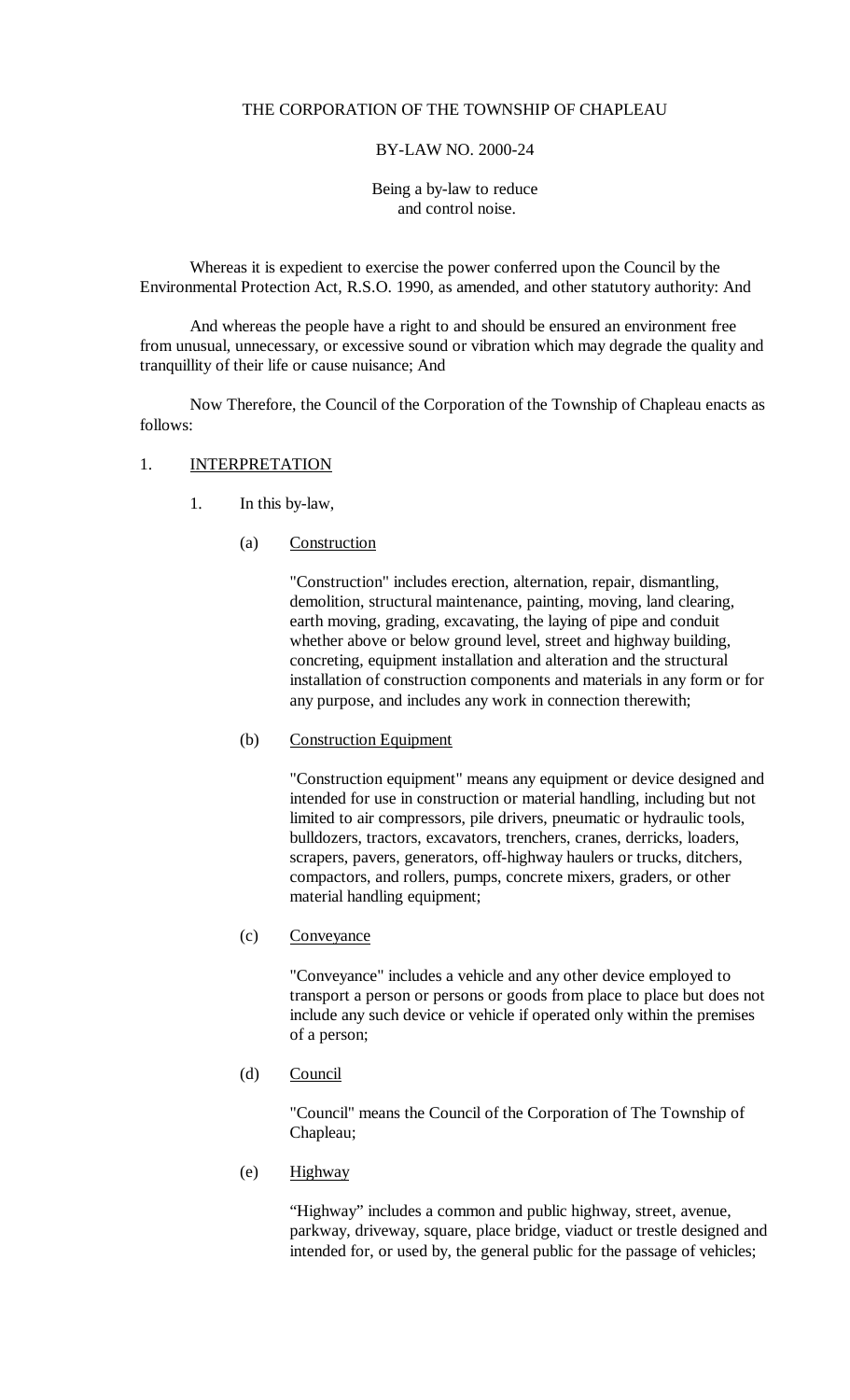Page 2 of 6 By-Law 2000-24

(f) Minister

"Minister" means Minister of the Environment;

(g) Ministry

"Ministry" means Ministry of the Environment;

(h) Motor Vehicle

"Motor Vehicle" includes an automobile, motorcycle, and any other vehicle propelled or driven otherwise than by muscular power; but does not include the cars of electric or steam railways, or other motor vehicles running only upon rails, or a motorized snow vehicle, traction engine, farm tractor, selfpropelled implement of husbandry or road-building machine within the meaning of the Highway Traffic Act;

(viii) Motorized Conveyance

"Motorized Conveyance" means a conveyance propelled or driven otherwise than by muscular, gravitational or wind power;

(j) Municipality

"Municipality" means the land within the geographic limit of the Township of Chapleau;

(k) Noise

"Noise" means unwanted sound;

(l) Point of Reception

"point of reception" means any point on the premises of a person where sound or vibration originating from other than those premises is received.

### 2. APPLICATION

This by-law applies throughout the Municipality;

#### 3. GENERAL PROHIBITATIONS

No person shall emit or cause or permit the emission of sound resulting from an act listed herein, and which sound is clearly audible at a point of reception:

- (1) Racing of any motorized conveyance other than in a racing event regulated bylaw.
- (2) The operation of a motor vehicle in such a way that the tires squeal.
- (3) The operation of any combustion engine or pneumatic device without an effective exhaust or intake muffling device in good working order and in constant operation.
- (4) The operation of a vehicle or a vehicle with a trailer resulting in banging clanking, squealing or other like sound due to improperly secured load or equipment, or inadequate maintenance.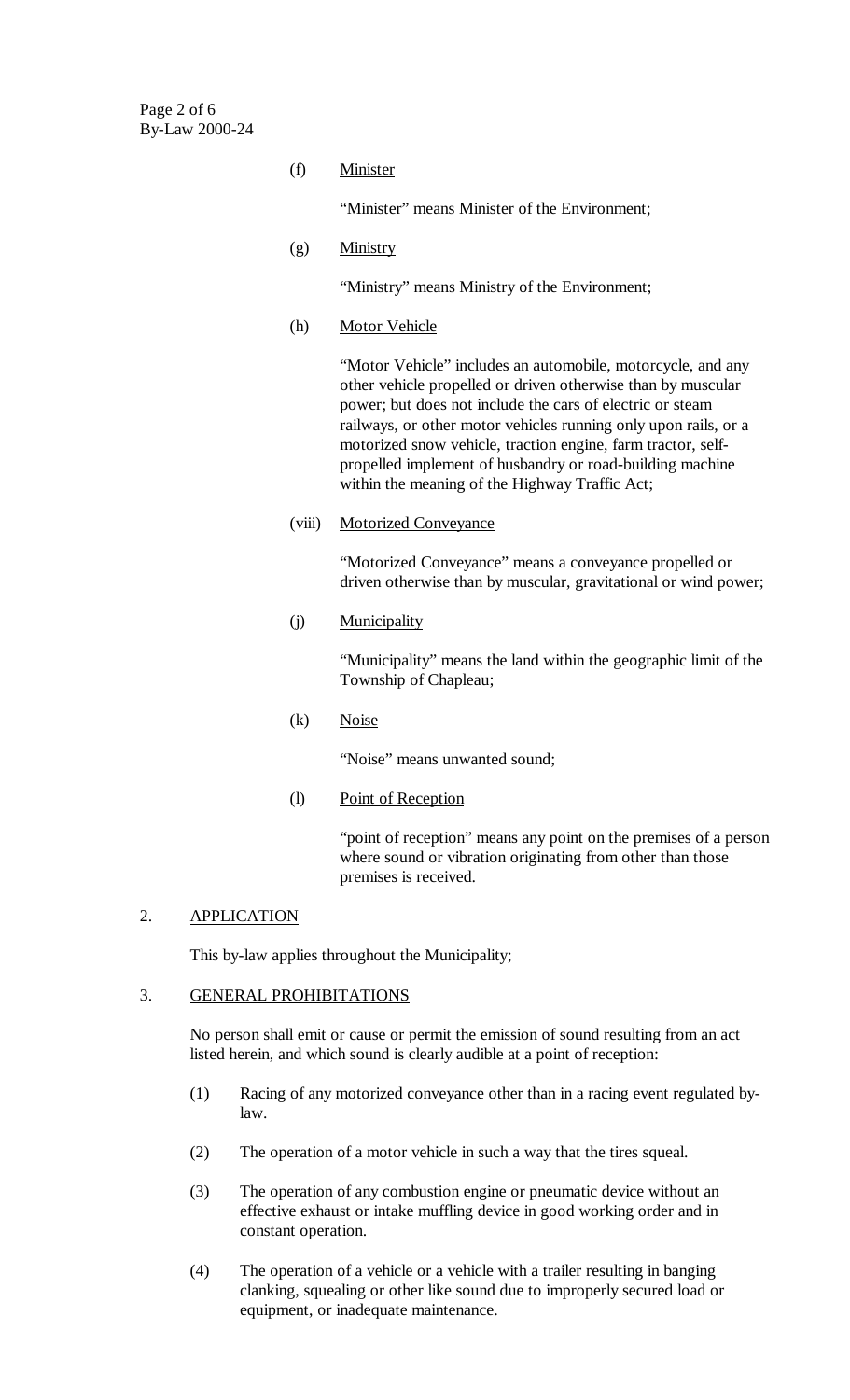Page 3 of 6 By-Law 2000-24

- (5) The operation of an engine or motor in, or on, any motor vehicle or item of attached auxiliary equipment for a continuous period exceeding five minutes, while such vehicle is stationary unless:
	- (I) the original equipment manufacturer specifically recommends a longer idling period for normal and efficient operation of the motor vehicle in which case such recommended period shall not be exceeded; or,
	- (II) operation of such engine or motor is essential to a basic function of the vehicle or equipment, including but not limited to, operation of readymixed concrete trucks, lift platforms and refuse compactors; or,
	- (III) weather conditions justify the use of heating or refrigeration systems powered by the motor or engine for the safety and welfare of the operation passengers or animals, or the preservation of perishable cargo and the vehicle is stationary for the purpose of delivery or loading; or,
	- (IV) prevailing low temperatures make longer idling periods necessary immediately after starting the motor or engine; or,
	- (V) the idling is for the purpose of cleaning and flushing the radiator and associated circulating system for seasonal change of antifreeze, cleaning of the fuel system, carburetor or the like, when such work is performed other than for profit.
- (6) The operation of a motor vehicle horn or other warning device except when required or authorized by law or in accordance with good safety practices.
- (7) The operation of any item of construction equipment without effective muffling devices in good working order and in constant operation.
- (8) Notwithstanding anything contained in Item  $3(5)$  (I to V) inclusive, no engine or motor in, or on, any motor vehicle or item attached auxiliary equipment, will be operated for a continuous period exceeding one hour (60 minutes) between the hours of 9:00 p.m. to 7:00 a.m., while such vehicle is stationary unless an exception is granted under Section 6.

#### 4. PROHIBITIONS BY TIME AND PLACE

No person shall emit or cause or permit the emission of sound resulting from any act listed in table 3-1 if clearly audible at a point of reception within a prohibited period of time shown for such an area.

#### 5. EXEMPTION

#### Public Safety

Notwithstanding any other provision of this by-law, it shall be lawful to emit or cause or permit the emission of sound or vibration in connection with emergency measures undertaken:

- (a) for the immediate health, safety or welfare of the inhabitants or any of them; or,
- (b) for the preservation or restoration of property; unless such sound or vibration is clearly of a longer duration or nature more disturbing, than is reasonably necessary for the accomplishment of such emergency purpose.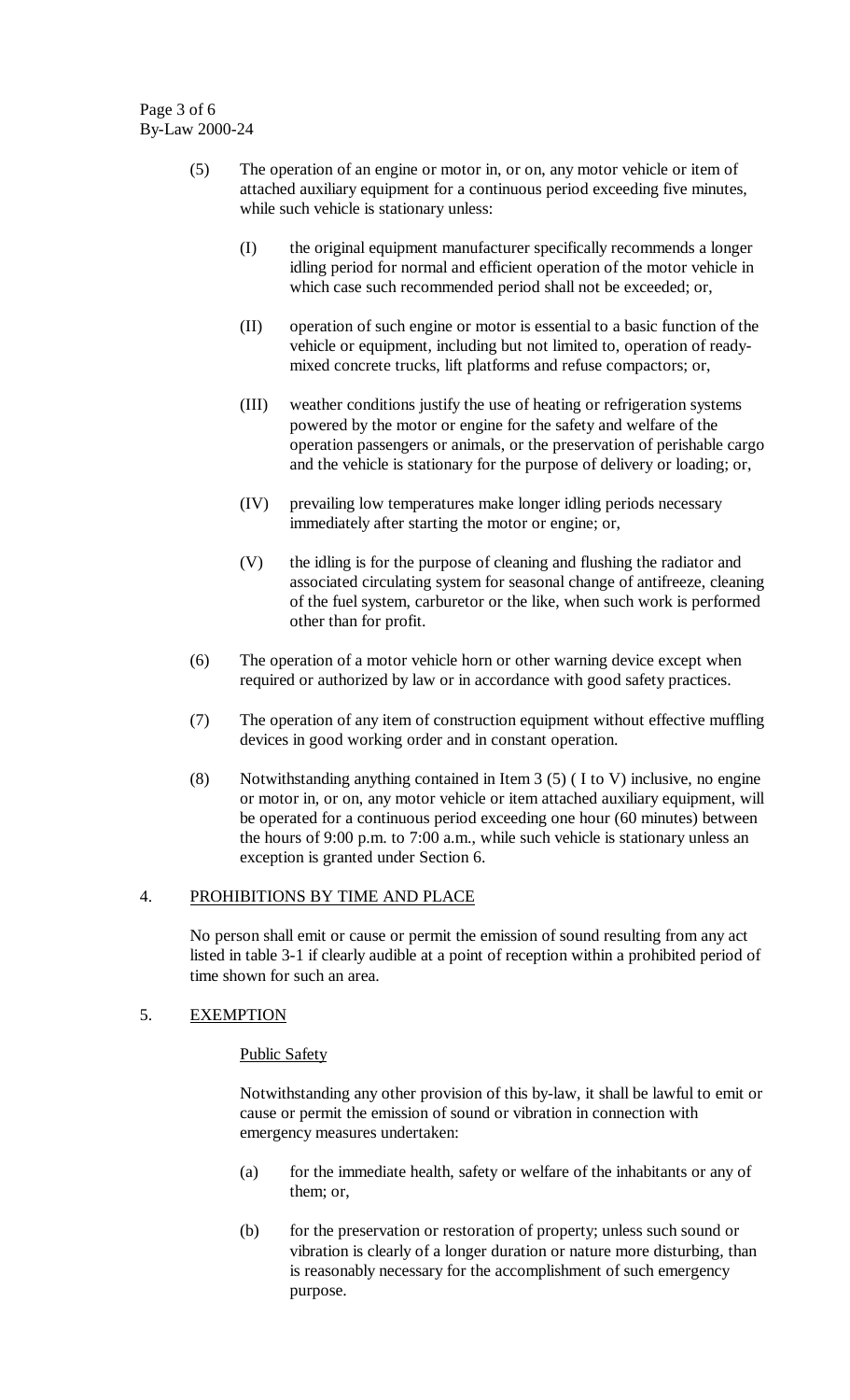#### 6. GRANT OF EXEMPTION BY COUNCIL

(1) Application to Council

Notwithstanding anything contained in this by-law, any person may make application to Council to be granted an exemption from any of the provisions of this by-law with respect to any source of sound or vibration for which he might be prosecuted and council, by resolution, may refuse to grant any exemption or may grant the exemption applied for or any exemption of lesser effect and any exemption granted shall specify the time period, not in excess of six months, during which it is effective and may contain such terms and conditions as Council sees fit.

### (2) Decision

In deciding whether to grant the exemption, council shall give the applicant and any person opposed to the application an opportunity to be heard and may consider such other matters as it sees fit.

(3) Breach

Breach by the applicant of any of the terms or conditions of any exemption granted by council shall render the exemption null and void.

#### *7.* EXEMPTION OR TRADITIONAL, FESTIVE OR RELIGIOUS ACTIVITIES

Notwithstanding any other provision of this by-law, this by-law does not apply to a person who emits or causes or permits the emission of sound or vibration in connection with any of the listed traditional festive, religious and other activities:

- RINGING OF CHURCH BELLS

### 8. SEVERABILITY

If a court of competent jurisdiction should declare any section or part of a section of this by-law to be invalid, such section or part of a section shall not be construed as having persuaded or influenced council to pass the remainder of the by-law and it is hereby declared that the remainder of the by-law shall be valid and shall remain in force.

### 9. PENALTY

Every person who contravenes any provisions of this By-Law is guilty of an offense and on conviction is liable to a fine as provided for in the Provincial Offenses Act.

- 10. That By-Laws number 87-23 and 91-34 be and are hereby repealed in their entirety.
- 11. That this By-Law shall come into force and take effect on the  $5<sup>th</sup>$  day of June 2000.

READ a FIRST, SECOND and THIRD time and FINALLY passed this 5<sup>th</sup> day of June, 2000.

 $\overline{a}$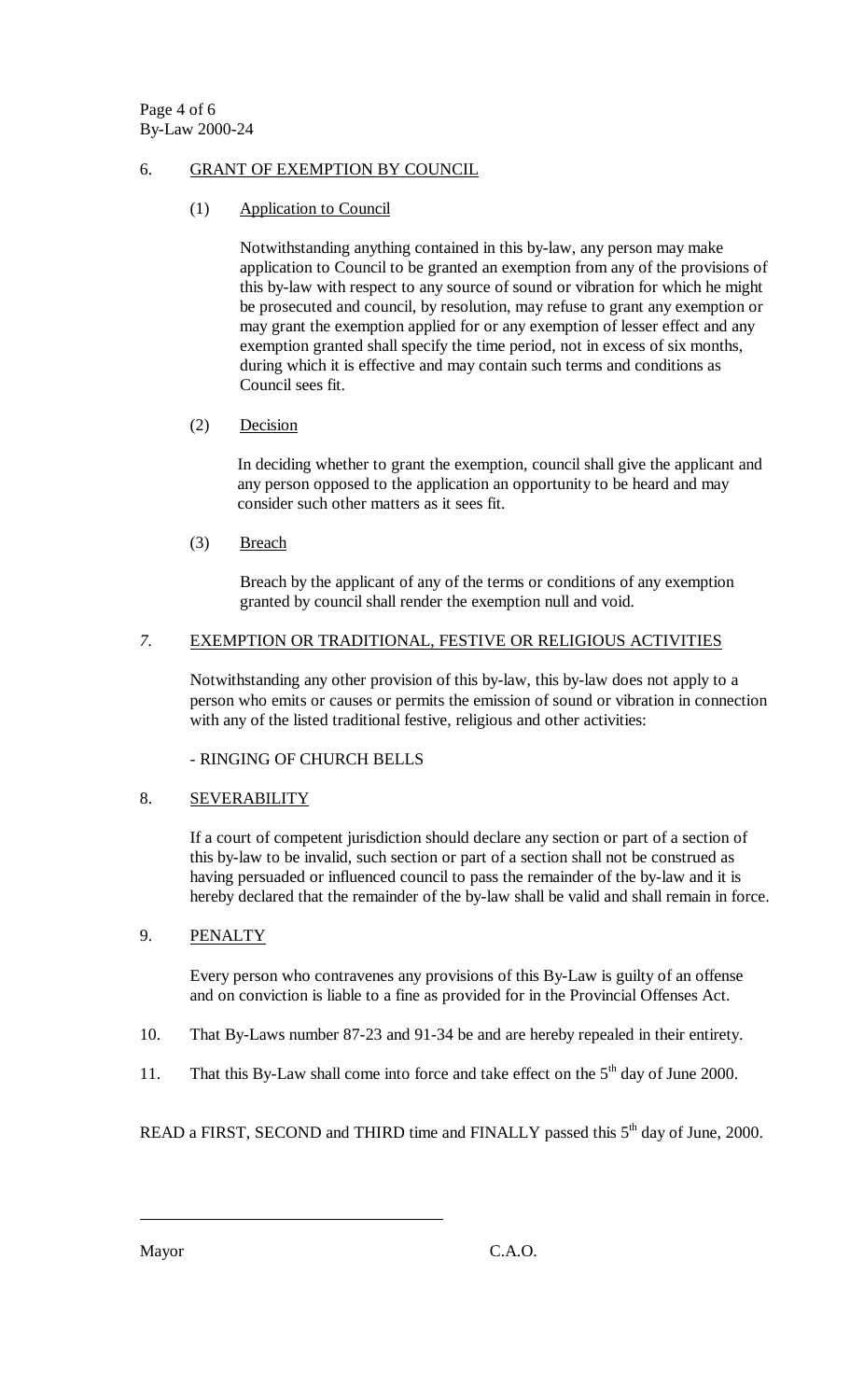# TABLE 3-1

## PROHIBITIONS BY TIME AND PLACE

|    |                                                                                                                                                                                                                                                                                                                                                                     | Prohibited Period of Time |
|----|---------------------------------------------------------------------------------------------------------------------------------------------------------------------------------------------------------------------------------------------------------------------------------------------------------------------------------------------------------------------|---------------------------|
| 1. | The detonation of fireworks or explosive<br>devices not used on construction.                                                                                                                                                                                                                                                                                       | At all times.             |
| 2. | The discharge of firearms.                                                                                                                                                                                                                                                                                                                                          | At all times.             |
| 3. | The operation of a combustion engine which,<br>(1)<br>is, or<br>is used in, or<br>(2)<br>(3)<br>is intended for use in, a toy or a model<br>or replica of any device, which model or<br>replica has no function other than<br>amusement and which is not a<br>conveyance.                                                                                           | At all times.             |
| 4. | The operation of any electronic device or group<br>of connected electronic devices incorporating<br>one or more loudspeakers or other electro-<br>mechanical transducers, and intended for the<br>production, reproduction or amplification of<br>sound.                                                                                                            | $\mathcal{C}$             |
| 5. | The operation of any auditory signaling device,<br>including but not limited to the ringing of bells<br>or gongs and the blowing of horns or sirens or<br>whistles, or the production, reproduction or<br>amplification of any similar sounds by electronic<br>means, except where requited or authorized by<br>law or in accordance with good safety<br>practices. | D & E                     |
| 6. | The operation of more than 4 powered rail cars<br>including but not limited to refrigeration cars,<br>locomotives or self-propelled passenger cars,<br>while stationary on property not owned or<br>controlled by a railway governed by the Canada<br>Railway Act.                                                                                                  | B                         |
| 7. | The operation of any motorized conveyance<br>other than on a highway or other place intended<br>for its operation.                                                                                                                                                                                                                                                  | B                         |
| 8. | The venting, release or pressure relief of air,<br>steam or other gaseous material, product or<br>compound from any autoclave, boiler, pressure<br>vessel, pipe, valve, machine, device or system.                                                                                                                                                                  | A                         |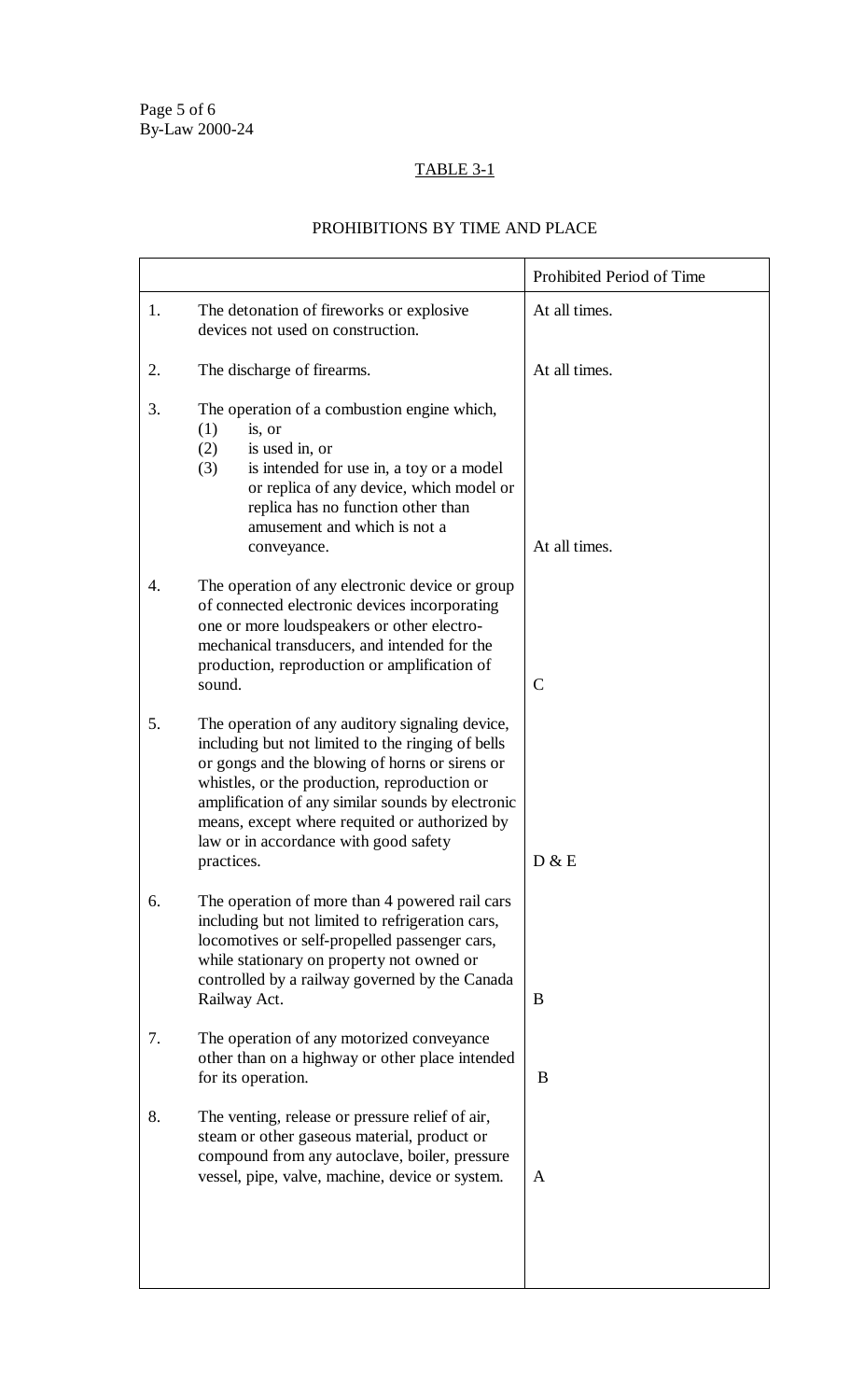### TABLE 3-1

### PROHIBITIONS BY TIME AND PLACE

|     |                                                                                                                                                                                                                                                             | Prohibited Period of Time |
|-----|-------------------------------------------------------------------------------------------------------------------------------------------------------------------------------------------------------------------------------------------------------------|---------------------------|
| 9.  | Persistent barking, calling or whining or other<br>similar persistent noise making by any domestic<br>pet or any other animal kept or used for any<br>purpose other than agriculture.                                                                       | At all times              |
| 10. | The operation of a commercial car wash with<br>air drying equipment.                                                                                                                                                                                        | D & E                     |
| 11. | Telling, shouting, hooting, whistling or singing.                                                                                                                                                                                                           | A                         |
| 12. | The operation of a power assisted hang glider<br>or parafoil.                                                                                                                                                                                               | D & E                     |
| 13. | All selling or advertising by shouting or outcry<br>or amplified sound.                                                                                                                                                                                     | D & E                     |
| 14. | Loading, unloading, delivering, packing,<br>unpacking, or otherwise handling any<br>containers, products, materials, or refuse,<br>whatsoever, unless necessary for the<br>maintenance of essential services or the moving<br>of private household effects. | D & E                     |
| 15. | The operation of any equipment in connection<br>with construction.                                                                                                                                                                                          | D & E                     |
| 16. | The operation or use of any tool for domestic<br>purposes other than snow removal                                                                                                                                                                           | B                         |
| 17. | The operation of solid waste bulk lift or refuse<br>compacting equipment.                                                                                                                                                                                   | B                         |
| 18. | The operation of a commercial car wash of a<br>type other than mentioned in item 10.                                                                                                                                                                        | A                         |
| 19. | Noise or sound caused by a condition of<br>disrepair or maladjustment of any machinery or<br>equipment of whatsoever nature and kind or<br>part or accessory thereof.                                                                                       | At all times              |

### PROHIBITED PERIODS OF TIME:

- A 23 00 one day to 07 00 next day (09 00 Sundays)
- B 19 00 one day to 07 00 next day (09 00 Sundays)
- C 17 00 one day to 07 00 next day (09 00 Sundays)
- D All day Sundays and Statutory Holidays.